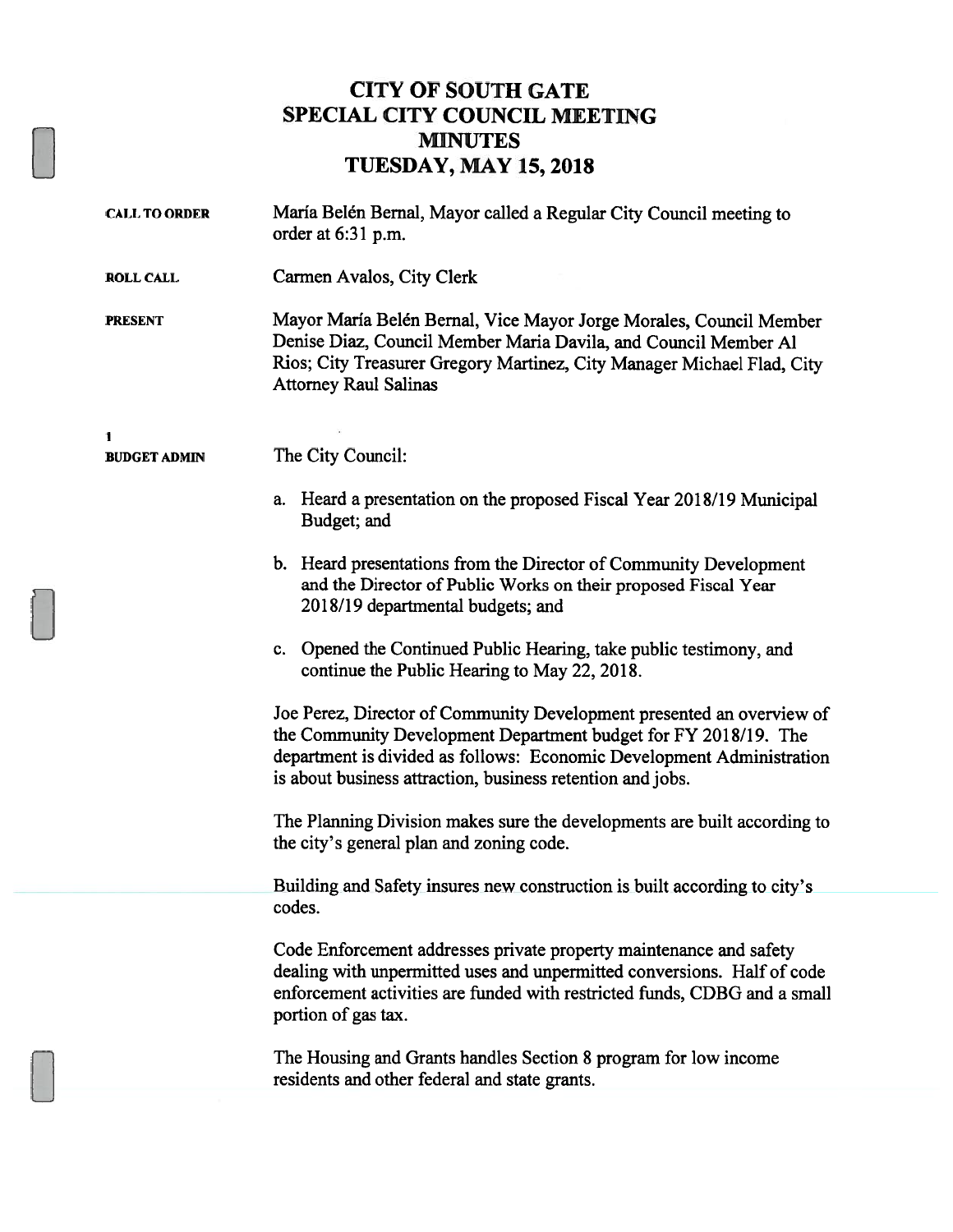BUDGET ADMIN CONT'D Successor Agency which are activities relating to winding down the redevelopment agency which was resolved a few years back.

1

The department has twenty-six employees (twenty-four full-time employees and two part-time code enforcement employees. One handles weekend code enforcement and the other handle illegal dumping.)

Mr. Perez stated that one of the main focuses is to strengthen connections/ relationships with businesses. The department works closely with the Tweedy Mile Association, Chambers and Rotary Club. In addition, the department launched the commercial façade improvement program with three being completed thus far. We have completed some business promotional videos and business connection news letter. The launching of the City's branding program is very close.

Mr. Perez stated that an outside consutant was brought in to review the development permit process. A mid-scale to upper-scale hotel analysis was completed by Kosmont & Associates.

The economic development strategy was discussed at their planning session. They are making a few adjustments regarding Vice Mayor Morales' comments. They are also trying to activate all of the city's properties.

The new plan check services have been performing very well. The document imaging process for permits and plans is almost complete and going online by December. A firm for administrative citations will track and handle collections. The weekend code enforcement was implemented and the illegal dumping program has been transferred to code enforcement.

Mayor Bernal asked if anyone in the audience wished to speak on this item. Seeing no one step forward; Mayor Bernal closed the audience portion.

Vice Mayor Morales asked if it was possible for the City to purchase a property on the corners of Garfield Ave and Gardendale that belongs the City of Downey.

City Manager Flad stated having a conversation with the City Manager and Community Development from Downey. The property is in the City of Downey but it's owned by the County of Los Angeles. The county has submitted preliminary plans for a multi-family housing project to the City of Downey.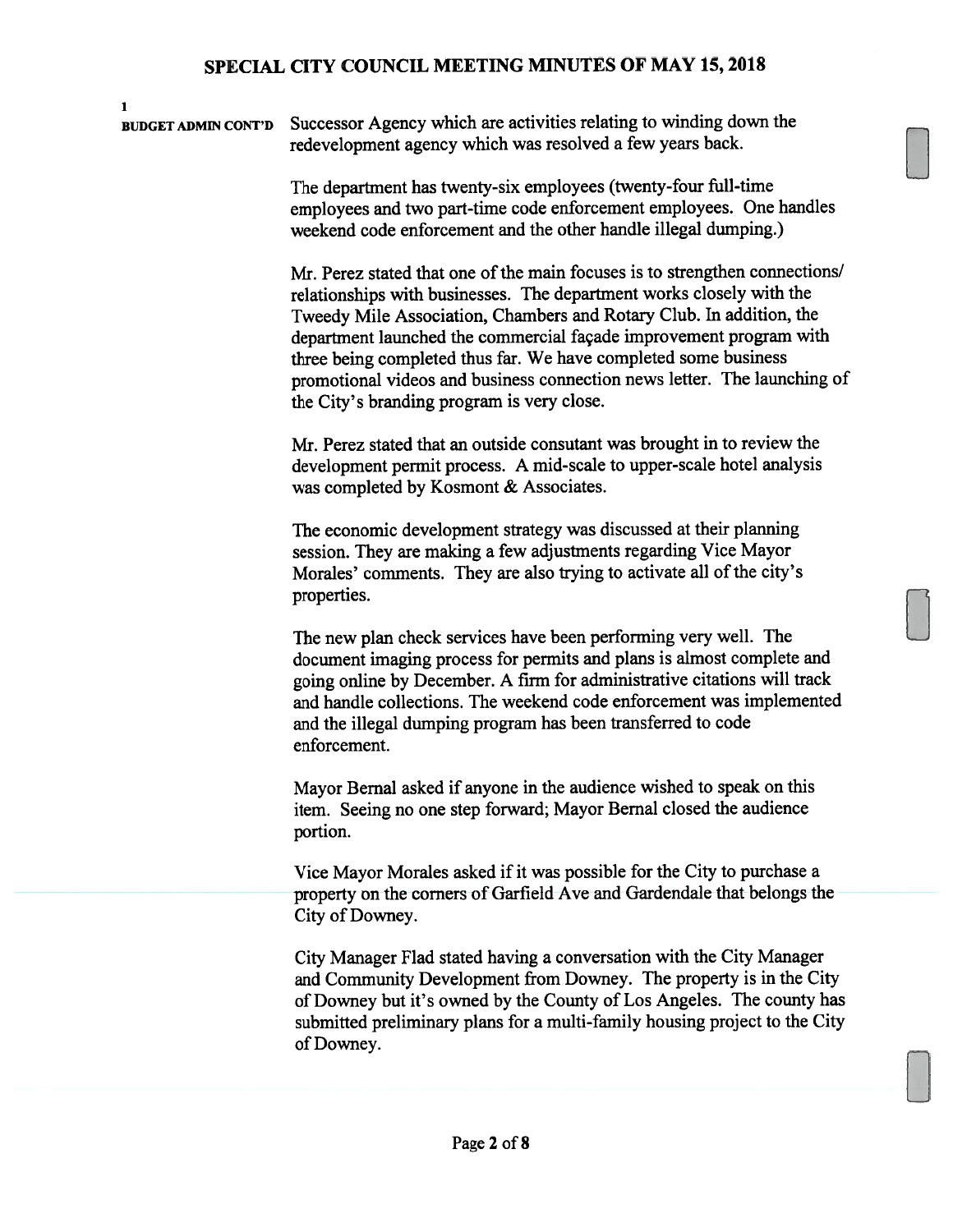#### BUDGET ADMIN CONT'D

Mayor Bernal stated that there are a lot of multi-unit apartments in that area.

Council Member Rios inquired how is the city supporting existing businesses, besides the façade program.

Mr. Perez stated that they meet with their representative groups, chamber and provide news letter information.

Mr. Flad added that public works meets regularly to try to assist with the parking lot cleanliness and multi-infrastructure in the city.

Arturo Cervantes, Director of Public Works presented an overview of the Public Works Department budget for FY 2018/19. He noted that Public Works is responsible for the street facilities, sanitary sewers, street lights, traffic signals, storm and water systems in the city.

Mr. Cervantes stated that the engineering division is responsible for the CIP management program, grant writing and regional programs. He reported that the city wide parking study should be completed in six months and the changes could be impactful.

Mr. Cervantes stated that the contract for Waste Management is very complex and can be managed internally, but with all the industry and where the industry is going, we would like to bring in a consultant.

Mr. Cervantes is asking for a full-time typist clerk, currently Public Works has two part-time employees doing the job of one position. This position was removed from the budget many years ago. He is also asking to convert a PERS employee into a full-time maintenance worker position. He would also like to convert four part-time jobs to two part-time PERS jobs.

Mr. Cervantes stated needing funding to upgrade the sound system in the council chambers, city app, mobile work order system and fields system & conversion kits in the Public Works Yard, Police and Parks Departments.

Council Member Davila questioned the \$40k for a Waste Management consultant.

Mr. Cervantes stated hiring consultants in the past to help evaluate some programs and how the city is doing business. The Waste Management consultant would help provide waste disposal services in the city. They would look at all the new legislations and outline the contract to legislative needs.

1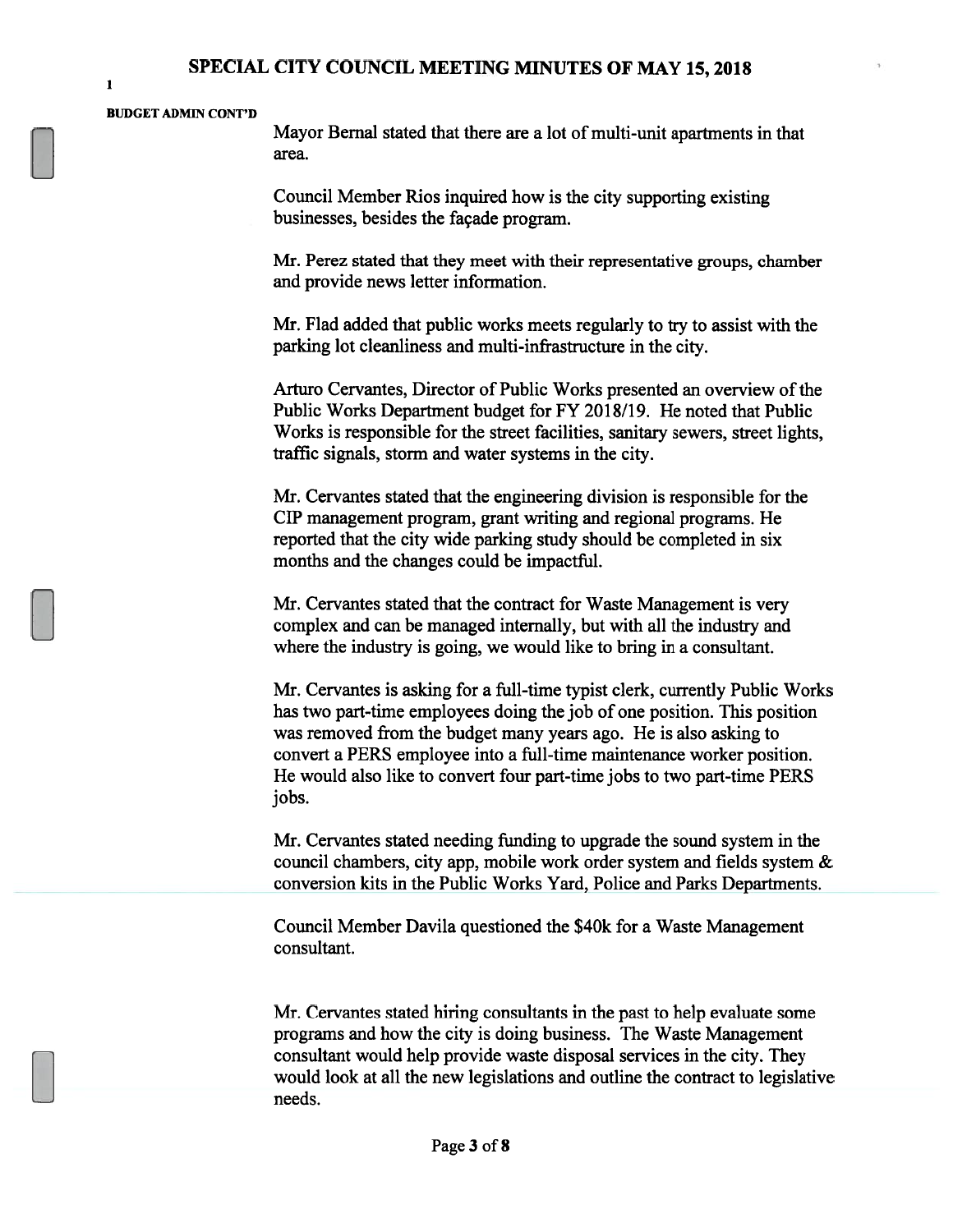BUDGET ADMIN cONT'D Mayor Bernal asked if anyone in the audience wished to speak.

I

Virginia Johnson, 5751 McKinley Avenue likes the idea of a new sound system and would like to see more microphones. Ms. Johnson likes the large item pickup that Waste Management does and hopes this service doesn't get lost. Ms. Johnson hopes the potholes on Imperial Highway get fixed.

Having no one else come forward, Mayor Bemal closed the audience portion.

Council Member Davila asked if additional screens will be provided.

Mr. Cervantes stated that this budgetary item includes an upgrade of the translation systems and all microphones that have not been upgraded. The upgrades to the Council Chambers are already budgeted as part of last year's budget.

Mayor Bemal answered Ms. Johnson's comment by stating that the design phase to Imperial Highway was complete, but not the actual work.

Mr. Cervantes stated Imperial Highway is currently part of the Capital Improvement Program. They have a number of grants to fund a full rehabilitation and safety improvements on the street as well as beautification.

Mayor Bernal supports a waste management consultant to provide a report and analyses.

Mayor Bernal asked if the water meters are at a completion.

Mr. Cervantes stated that 14,500 water meters in the City and when more grants are available a large number water meters will get replaced.

Mayor Bernal asked about water meter reads and how the activity has changed.

Mr. Cervantes stated that the old water meters had to be read manually, but with the new water meter technology it allows to read them in two ways.

Council Member Rios inquired on the time frame for the Long Beach Boulevard median.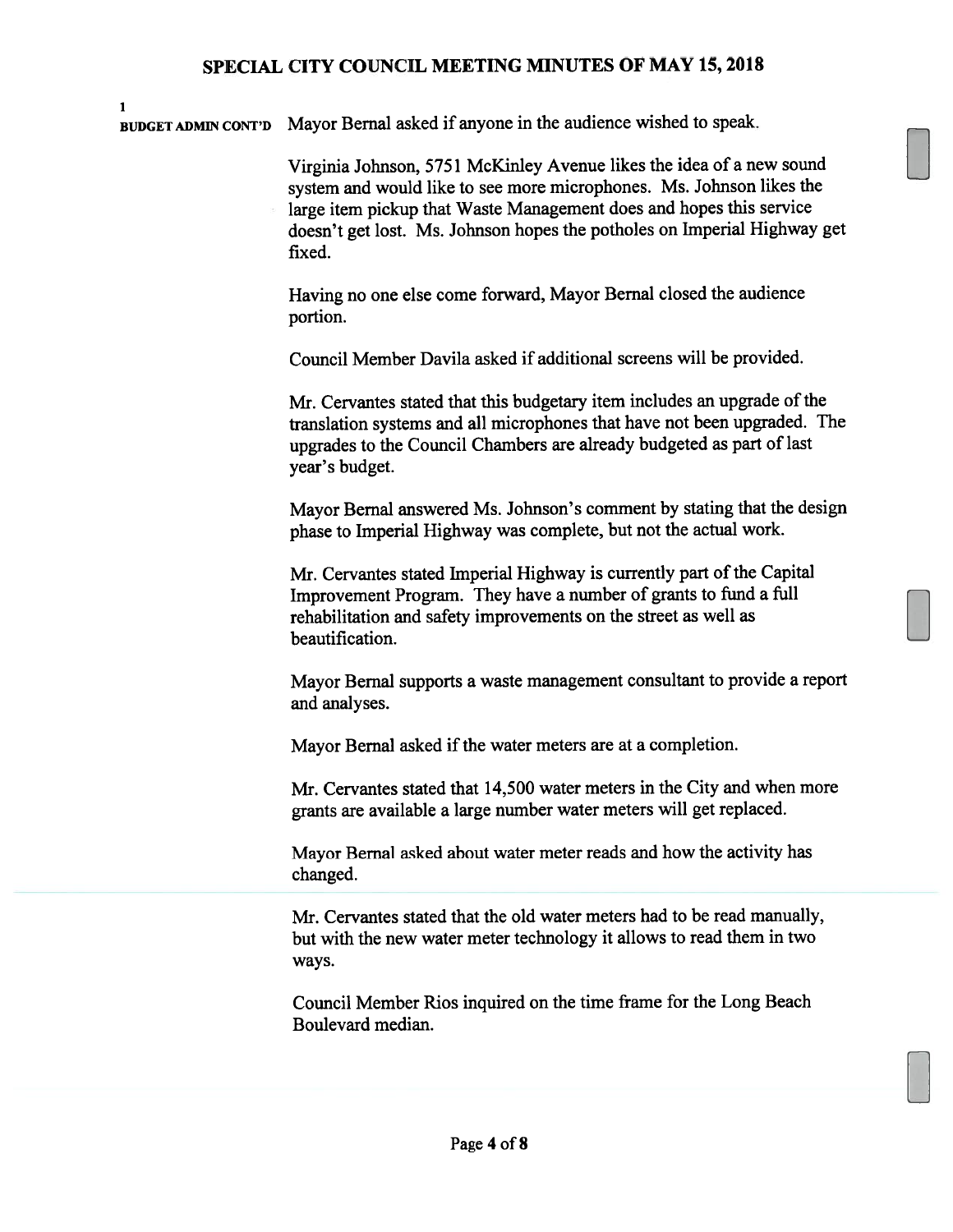| <b>BUDGET ADMIN CONT'D</b>          | Mr. Cervantes stated that the planning is almost done and they are issuing<br>a Request For Proposal for a designer. The design would take<br>approximately 12 months and then the construction would start.                                                                                                                                   |
|-------------------------------------|------------------------------------------------------------------------------------------------------------------------------------------------------------------------------------------------------------------------------------------------------------------------------------------------------------------------------------------------|
|                                     | Council Member Rios inquired about the employment resource center.                                                                                                                                                                                                                                                                             |
|                                     | Mr. Cervantes stated that the South Gate courthouse has been vacant for a<br>many years and they have started a process to rehabilitate and convert the<br>building to an employment resource center. A designer has been hired and<br>developed concept plans.                                                                                |
|                                     | The Public Hearing was unanimously continued to May 22, 2018 by<br>motion of Mayor Bernal and seconded by Vice Mayor Morales.                                                                                                                                                                                                                  |
| $\mathbf{2}$<br><b>BUDGET ADMIN</b> | The City Council allowed staff to make presentations on the City's<br>Municipal Budget, the Capital Improvement Program (CIP) and the City's<br>economic development efforts.                                                                                                                                                                  |
|                                     | Arturo Cervantes, Director of Public Works stated that the Capital<br>Improvement Program (CIP) is the City's planning tool to address all of<br>our major infrastructure needs.                                                                                                                                                               |
|                                     | Mayor Bernal asked if anyone in the audience wished to speak on this<br>item.                                                                                                                                                                                                                                                                  |
|                                     | Virginia Johnson, 5751 McKinley Avenue stated that the businesses on<br>Firestone Boulevard attended a Council meeting to speak about their<br>concerns regarding widening the street during peak hours would affect<br>their business.                                                                                                        |
|                                     | Janet Torres, 10311 San Juan Avenue asked what would be the plans to<br>create parking for the businesses on Firestone Boulevard. Ms. Torres<br>mentioned a patch of dirt between the Middle School and Southern<br>Avenue and was wondering if it was getting beautified as well. Ms.<br>Torres is concerned about more homeless in the City. |
|                                     | Having no one else come forward, Mayor Bernal closed the audience<br>portion.                                                                                                                                                                                                                                                                  |
|                                     | Mr. Cervantes responded to the Firestone Boulevard Project and impact to<br>adjacent businesses concerns. Mr. Cervantes stated that the Middle<br>School issue will be looked at but it's not a beautification project. The<br>issue about homelessness is beyond the public works project. The issue at<br>the river was a specific issue.    |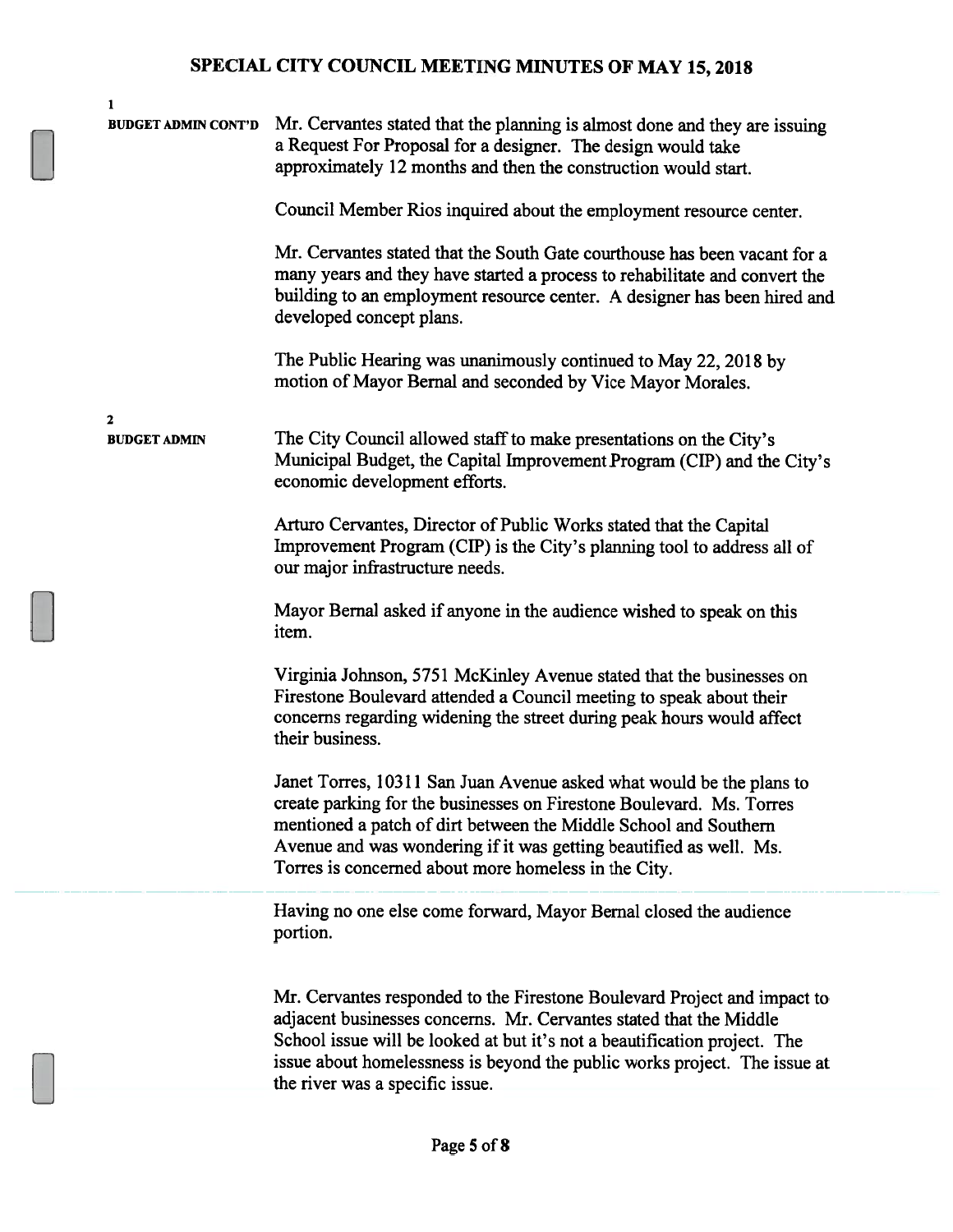| 2<br><b>BUDGET ADMIN CONT'D</b> | Joe Perez, Director of Community Development spoke on completed<br>projects, projects in construction, approved projects and projects under<br>review.<br>Mayor Bernal asked if anyone in the audience wished to speak on this<br>item. Seeing no one step forward; Mayor Bernal closed the audience<br>portion.<br>Mayor Bernal asked Mr. Perez which businesses would generate sales tax<br>versus property tax based on similar existing projects.<br>Mr. Perez will be able to provide that information.<br>Vice Mayor Morales asked about RHNA numbers and will we be able to<br>reach the goal?<br>Mr. Perez stated that an item will be coming before Council in a month or<br>two on RHNA (Regional Housing Needs Assessment). These are<br>numbers the state looks at and inform cities they are short numbers of<br>units.<br>Mr. Flad stated RHNA is the demand for housing in the state of<br>California.<br>Mayor Bernal asked if Casa De Vape, a smoking lounge on Tweedy<br>Boulevard is legal in South Gate.<br>Mr. Perez will look into the business.<br>Council Member Diaz asked if the center where El Pollo Loco is located<br>at can be beautified.<br>Mr. Perez stated that he spoke with Carl Middleton with Northgate<br>Markets and they are getting ready to submit plans to remodel/revamp the |
|---------------------------------|----------------------------------------------------------------------------------------------------------------------------------------------------------------------------------------------------------------------------------------------------------------------------------------------------------------------------------------------------------------------------------------------------------------------------------------------------------------------------------------------------------------------------------------------------------------------------------------------------------------------------------------------------------------------------------------------------------------------------------------------------------------------------------------------------------------------------------------------------------------------------------------------------------------------------------------------------------------------------------------------------------------------------------------------------------------------------------------------------------------------------------------------------------------------------------------------------------------------------------------------------------------------------------------------------------------------------|
| <b>RECESS</b>                   | center.<br>Prior to the conclusion of item 2, the City Council recessed at 9:17 p.m.,<br>and reconvened at 9:22 p.m., with all Members of Council present.                                                                                                                                                                                                                                                                                                                                                                                                                                                                                                                                                                                                                                                                                                                                                                                                                                                                                                                                                                                                                                                                                                                                                                 |
|                                 |                                                                                                                                                                                                                                                                                                                                                                                                                                                                                                                                                                                                                                                                                                                                                                                                                                                                                                                                                                                                                                                                                                                                                                                                                                                                                                                            |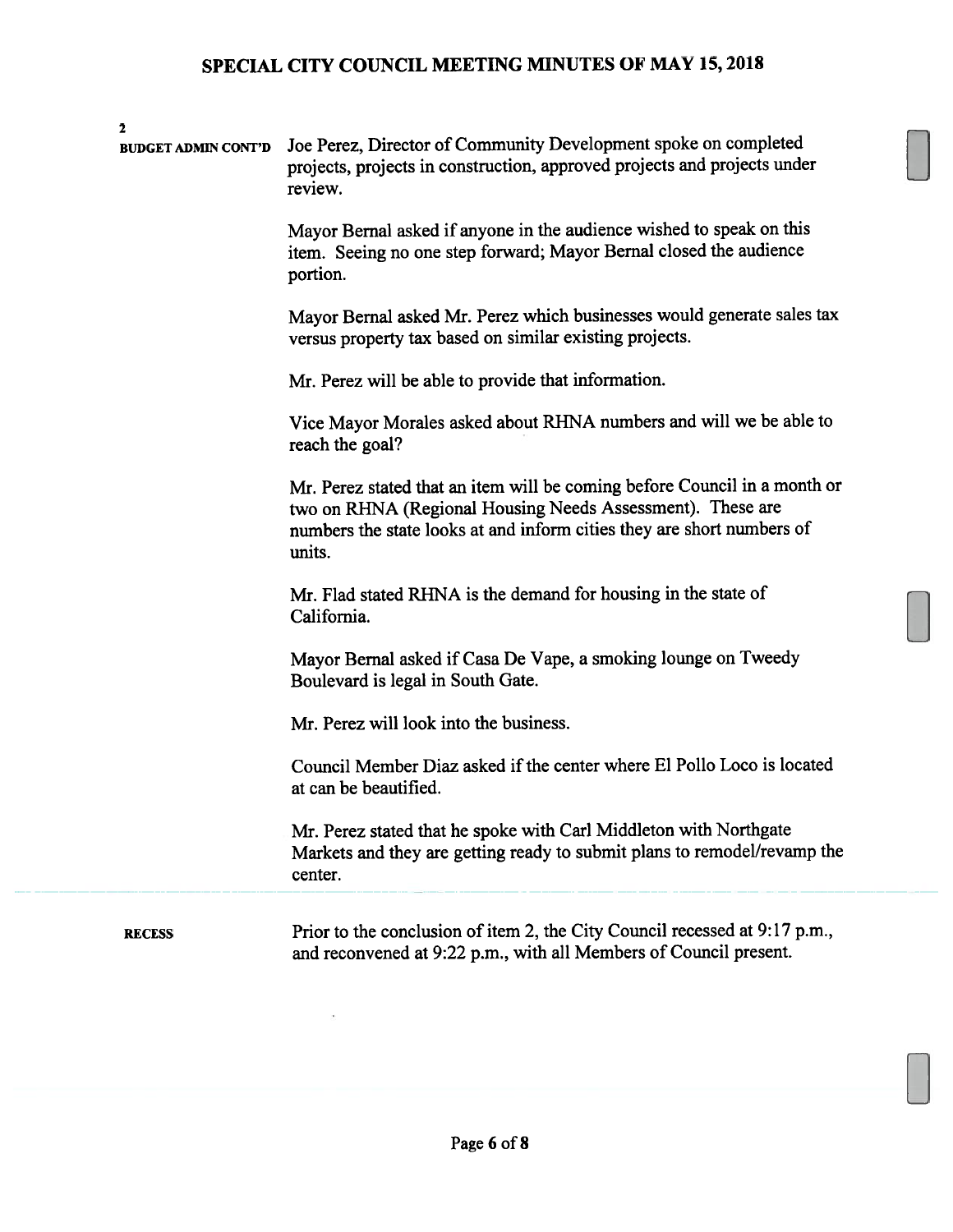| $\mathbf 2$                |                                                                                                                                                                                                                                                                                         |
|----------------------------|-----------------------------------------------------------------------------------------------------------------------------------------------------------------------------------------------------------------------------------------------------------------------------------------|
| <b>BUDGET ADMIN CONT'D</b> | Jackie Acosta, Director of Administrative Services presented an overview<br>of the FY 2018/19 budget.                                                                                                                                                                                   |
|                            | Mayor Bernal asked if anyone in the audience wished to speak on this<br>item. Seeing no one step forward; Mayor Bernal closed the audience<br>portion.                                                                                                                                  |
|                            | Council Member Rios asked if the state is no longer giving the city money<br>and was there an increase in revenues.                                                                                                                                                                     |
|                            | Mr. Flad stated that there was a slight increase in revenues, but a larger<br>increase was in the recurrent costs and employees received a 3.5% pay<br>increase. Sales tax is only one portion of overall revenues.                                                                     |
|                            | Mr. Flad stated that staff will be looking at this year and next year's<br>budget and reduce certain items. This needs to be done before staff and<br>the labor groups can start talking about concession. Mr. Flad has had<br>conversations with the labor groups and they understand. |
|                            | Mr. Flad stated that most employees have significant leave bank (sick,<br>vacation and administrative leave). Those employees might be compelled<br>to reduce their annual accrual and take those dollars to contribute towards<br>our unfunded PERS and OPED liability.                |
|                            | Mr. Flad stated that the storm water quality compliance is also a<br>significant obligation of \$61,000,000 which is not flexible.                                                                                                                                                      |
|                            | Vice Mayor Morales stated that the governor released his May Revise<br>stating that the cities are on their own.                                                                                                                                                                        |
|                            | Greg Martinez, City Treasurer asked if the parking study could possibly be<br>a new revenue stream for permit parking.                                                                                                                                                                  |
| 3                          |                                                                                                                                                                                                                                                                                         |
| <b>CITY COUNCIL</b>        | The City Council considered discussing and providing input on the<br>following strategic planning topics:                                                                                                                                                                               |
|                            | a. City Council expectation of staff                                                                                                                                                                                                                                                    |
|                            | b. How the City Council works together; and                                                                                                                                                                                                                                             |
|                            | c. City Council goals for Fiscal Year 2018/19.                                                                                                                                                                                                                                          |
|                            | Item 3 was unanimously continued to the City Council meeting of May<br>29, 2018.                                                                                                                                                                                                        |